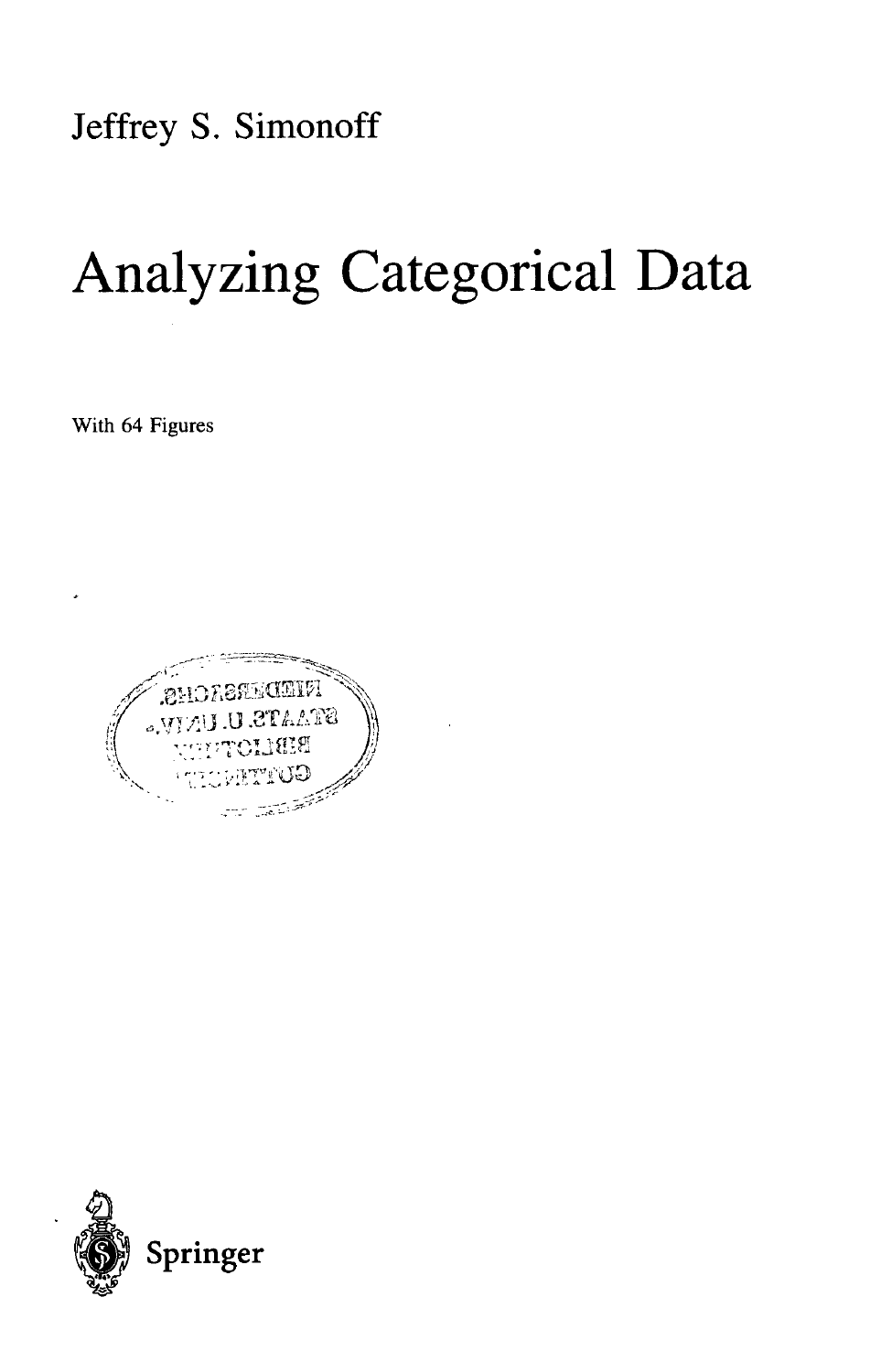## Contents

 $\cdot$ 

 $\curvearrowleft$ . <sup>1</sup>

| Preface  |                                                       |                                                                  | vii               |
|----------|-------------------------------------------------------|------------------------------------------------------------------|-------------------|
| 1.       | Introduction<br>The Nature of Categorical Data<br>1.1 |                                                                  | 1<br>$\mathbf{1}$ |
|          | $1.2\,$                                               |                                                                  | 3                 |
| $\bf{2}$ |                                                       | Gaussian-Based Data Analysis                                     | 7                 |
|          | $2.1\,$                                               | The Normal (Gaussian) Random Variable                            | $\overline{7}$    |
|          |                                                       | The Gaussian Density Function<br>2.1.1                           | $\overline{7}$    |
|          |                                                       | Large-Sample Inference for the Gaussian<br>2.1.2                 |                   |
|          |                                                       |                                                                  | 8                 |
|          |                                                       | Exact Inference for the Gaussian Random Variable.<br>2.1.3       | 11                |
|          | $2.2^{\circ}$                                         | Linear Regression and Least Squares                              | 12                |
|          |                                                       | The Linear Regression Model<br>2.2.1                             | $12\,$            |
|          |                                                       | Least Squares Estimation<br>2.2.2                                | 14                |
|          |                                                       | 2.2.3<br>Interpreting Regression Coefficients                    | 15                |
|          |                                                       | Assessing the Strength of a Regression Relationship<br>2.2.4     | 17                |
|          | 2.3                                                   | Inference for the Least Squares Regression Model                 | 18                |
|          |                                                       | Hypothesis Tests and Confidence Intervals for $\beta$ .<br>2.3.1 | 18                |
|          |                                                       | Interval Estimation for Predicted and Fitted Values<br>2.3.2     | 19                |
|          | 2.4                                                   |                                                                  | 20                |
|          | 2.5                                                   |                                                                  | 21                |
|          | $2.6\,$                                               |                                                                  | 25                |
|          | 2.7                                                   |                                                                  | 26                |
|          |                                                       |                                                                  |                   |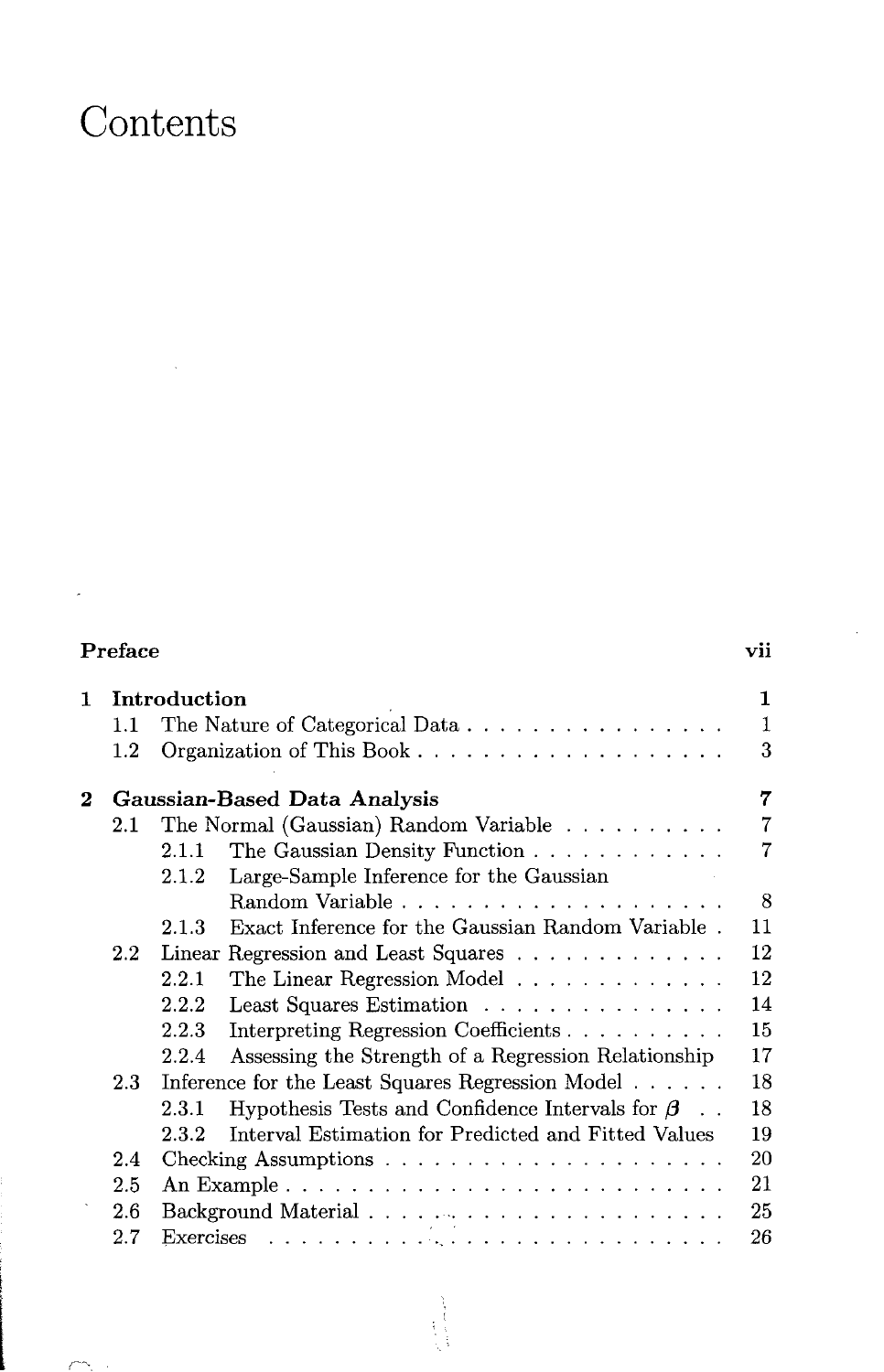| 3 |     |           | <b>Gaussian-Based Model Building</b>                                        | 29      |
|---|-----|-----------|-----------------------------------------------------------------------------|---------|
|   | 3.1 |           | Linear Contrasts and Hypothesis Tests                                       | 29      |
|   | 3.2 |           |                                                                             | 31      |
|   |     | 3.2.1     | One Categorical Predictor with Two Levels                                   | 31      |
|   |     | 3.2.2     | One Categorical Predictor with More Than                                    |         |
|   |     |           |                                                                             | 32      |
|   |     | 3.2.3     | More Than One Categorical Predictor $\;\ldots\; \ldots\; \ldots\;$          | 33      |
|   | 3.3 |           |                                                                             | 36      |
|   |     | 3.3.1     | Identifying Outliers                                                        | 36      |
|   |     | 3.3.2     | Identifying Leverage Points                                                 | 37      |
|   |     | 3.3.3     | Identifying Influential Points                                              | 38      |
|   | 3.4 |           |                                                                             | 42      |
|   |     | 3.4.1     | Choosing a Set of Candidate Models                                          | 44      |
|   |     | 3.4.2     | Choosing the "Best" Model                                                   | 45      |
|   |     | 3.4.3     | Model Selection Uncertainty                                                 | 46      |
|   | 3.5 |           | Heteroscedasticity and Weighted Least Squares                               | 49      |
|   | 3.6 |           |                                                                             | 51      |
|   | 3.7 | Exercises |                                                                             | 52      |
|   |     |           |                                                                             |         |
| 4 |     |           | Categorical Data and Goodness-of-Fit                                        | 55      |
|   | 4.1 |           | The Binomial Random Variable                                                | 55      |
|   |     | 4.1.1     | Large-Sample Inference                                                      | 56      |
|   |     | 4.1.2     | Sample Size and Power Calculations                                          | 59      |
|   |     | 4.1.3     | Inference from a Sample of Binomial                                         |         |
|   |     |           | Random Variables<br>.                                                       | 61      |
|   |     | 4.1.4     |                                                                             | 61      |
|   | 4.2 |           | The Multinomial Random Variable $\ldots \ldots \ldots \ldots \ldots \ldots$ | 68      |
|   |     | 4.2.1     | Large-Sample Inference                                                      | 68      |
|   | 4.3 |           |                                                                             | 69      |
|   |     | 4.3.1     | Large-Sample Inference                                                      | 71      |
|   |     | 4.3.2     |                                                                             | 73      |
|   |     | 4.3.3     | The Connection Between the Poisson and                                      |         |
|   |     |           | the Multinomial $\ldots \ldots \ldots \ldots \ldots \ldots$                 | 74      |
|   | 4.4 |           |                                                                             | 75      |
|   |     | 4.4.1     | Chi-Squared Goodness-of-Fit Tests                                           | 75      |
|   |     | 4.4.2     | Partitioning Pearson's $X^2$ Statistic                                      | 80      |
|   |     | 4.4.3     |                                                                             | 82      |
|   | 4.5 |           | Overdispersion and Lack of Fit                                              | 84      |
|   |     | 4.5.1     | The Zero-Inflated Poisson Model                                             | 84      |
|   |     | 4.5.2     | The Negative Binomial Model                                                 | 88      |
|   |     | 4.5.3     | Overdispersed Binomial Data and the                                         |         |
|   |     |           | Beta-Binomial Model<br>.                                                    | 93      |
|   | 4.6 |           | Underdispersion                                                             | 98      |
|   | 4.7 |           | Robust Estimation Using Hellinger Distance                                  | 100     |
|   | 4.8 |           |                                                                             | $102\,$ |
|   |     |           |                                                                             |         |

 $\ddot{\phantom{0}}$ 

 $\hat{\mathcal{A}}$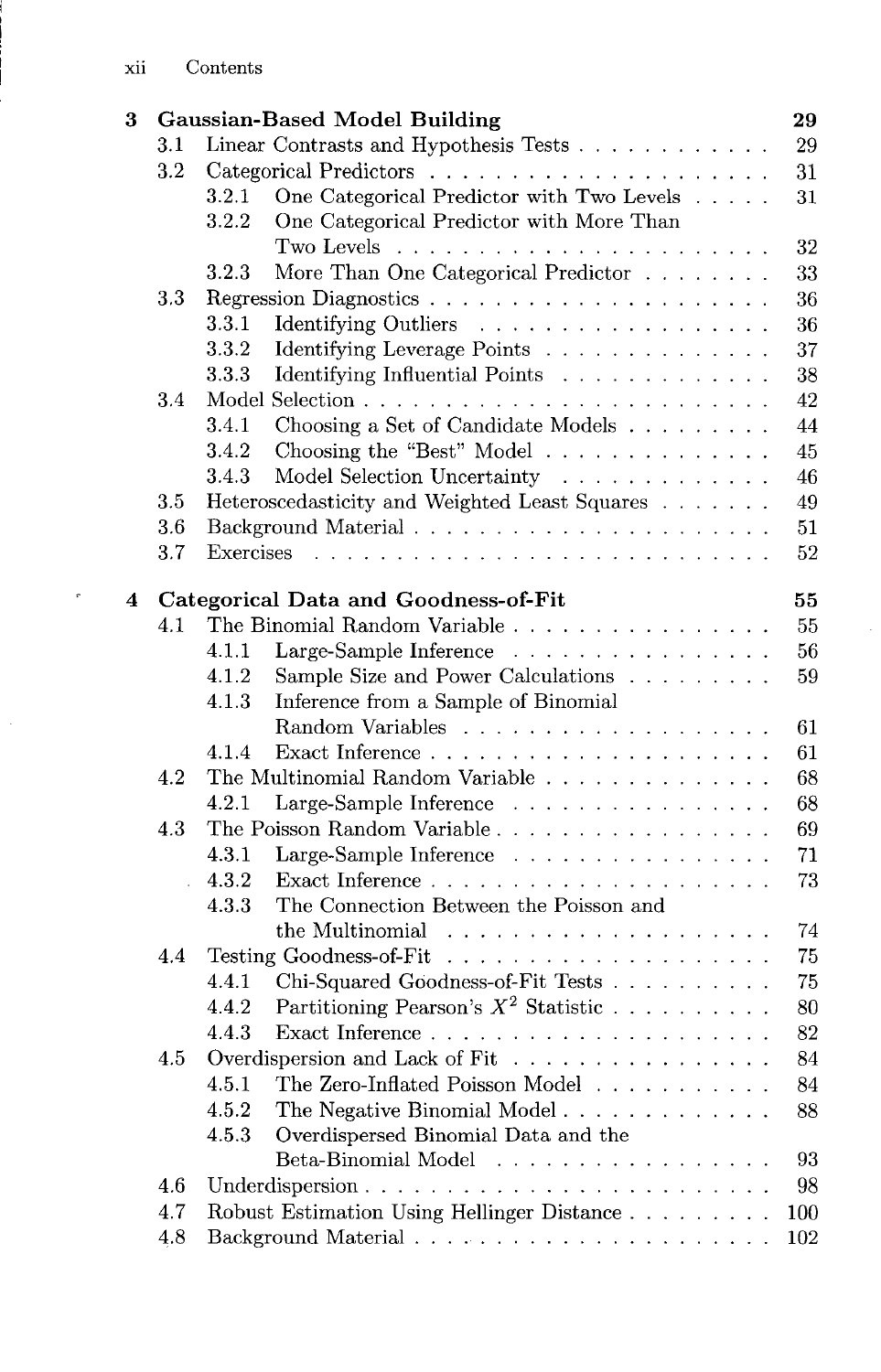|   | 4.9     |                                                                                 | 103 |  |  |
|---|---------|---------------------------------------------------------------------------------|-----|--|--|
| 5 |         | <b>Regression Models for Count Data</b><br>125                                  |     |  |  |
|   | 5.1     | The Generalized Linear Model                                                    | 125 |  |  |
|   |         | The Form of the Generalized Linear Model<br>5.1.1                               | 125 |  |  |
|   |         | Estimation in the Generalized Linear Model $\ldots$ .<br>5.1.2                  | 127 |  |  |
|   |         | Hypothesis Tests and Confidence Intervals for $\beta$<br>5.1.3                  | 128 |  |  |
|   |         | The Deviance and Lack of Fit<br>5.1.4                                           | 129 |  |  |
|   |         | $5.1.5\,$                                                                       | 130 |  |  |
|   |         | Model Checking and Regression Diagnostics<br>5.1.6                              | 132 |  |  |
|   | 5.2     |                                                                                 | 133 |  |  |
|   | 5.3     |                                                                                 | 147 |  |  |
|   |         | The Robust Sandwich Covariance Estimator<br>5.3.1                               | 149 |  |  |
|   |         | Quasi-Likelihood Estimation<br>5.3.2                                            | 149 |  |  |
|   | 5.4     | Non-Poisson Parametric Regression Models                                        | 154 |  |  |
|   |         | Negative Binomial Regression<br>5.4.1                                           | 155 |  |  |
|   |         | Zero-Inflated Count Regression<br>5.4.2                                         | 162 |  |  |
|   |         | Zero-Truncated Poisson Regression<br>5.4.3                                      | 168 |  |  |
|   | 5.5     | Nonparametric Count Regression                                                  | 171 |  |  |
|   |         | Local Likelihood Estimation Based on One Predictor<br>5.5.1                     | 171 |  |  |
|   |         | Smoothing Multinomial Data<br>5.5.2                                             | 175 |  |  |
|   |         | 5.5.3<br>Regression Smoothing with More Than                                    |     |  |  |
|   |         |                                                                                 | 178 |  |  |
|   | 5.6     |                                                                                 | 181 |  |  |
|   | 5.7     |                                                                                 | 182 |  |  |
|   |         |                                                                                 |     |  |  |
| 6 |         | <b>Analyzing Two-Way Tables</b>                                                 | 197 |  |  |
|   | 6.1     | Two-by-Two Tables<br>and a construction of the construction of the construction | 197 |  |  |
|   |         | Two-Sample Tests and Comparisons of Proportions.<br>6.1.1                       | 197 |  |  |
|   |         | Two-by-Two Tables and Tests of Independence<br>6.1.2                            | 199 |  |  |
|   |         | The Odds Ratio and the Relative Risk<br>6.1.3                                   | 203 |  |  |
|   | 6.2     | Loglinear Models for Two-Way Tables                                             | 208 |  |  |
|   |         | 6.2.1                                                                           | 208 |  |  |
|   |         | 6.2.2                                                                           | 210 |  |  |
|   | 6.3     |                                                                                 | 218 |  |  |
|   |         | Two-by-Two Tables and Fisher's Exact Test<br>6.3.1                              | 218 |  |  |
|   |         | 6.3.2                                                                           | 221 |  |  |
|   | 6.4     |                                                                                 | 225 |  |  |
|   | $6.5\,$ | Outlier Identification and Robust Estimation                                    | 228 |  |  |
|   | 6.6     |                                                                                 | 234 |  |  |
|   | 6.7     | <b>Exercises</b><br>$\mathcal{L}$                                               | 235 |  |  |
| 7 |         | Tables with More Structure                                                      | 247 |  |  |
|   | 7.1     | Models for Tables with Ordered Categories<br><u>.</u>                           | 247 |  |  |
|   |         | Linear-by-Linear (Uniform) Association<br>7.1.1                                 | 248 |  |  |
|   |         |                                                                                 |     |  |  |

ł

 $\epsilon$  .  $\bar{\chi}$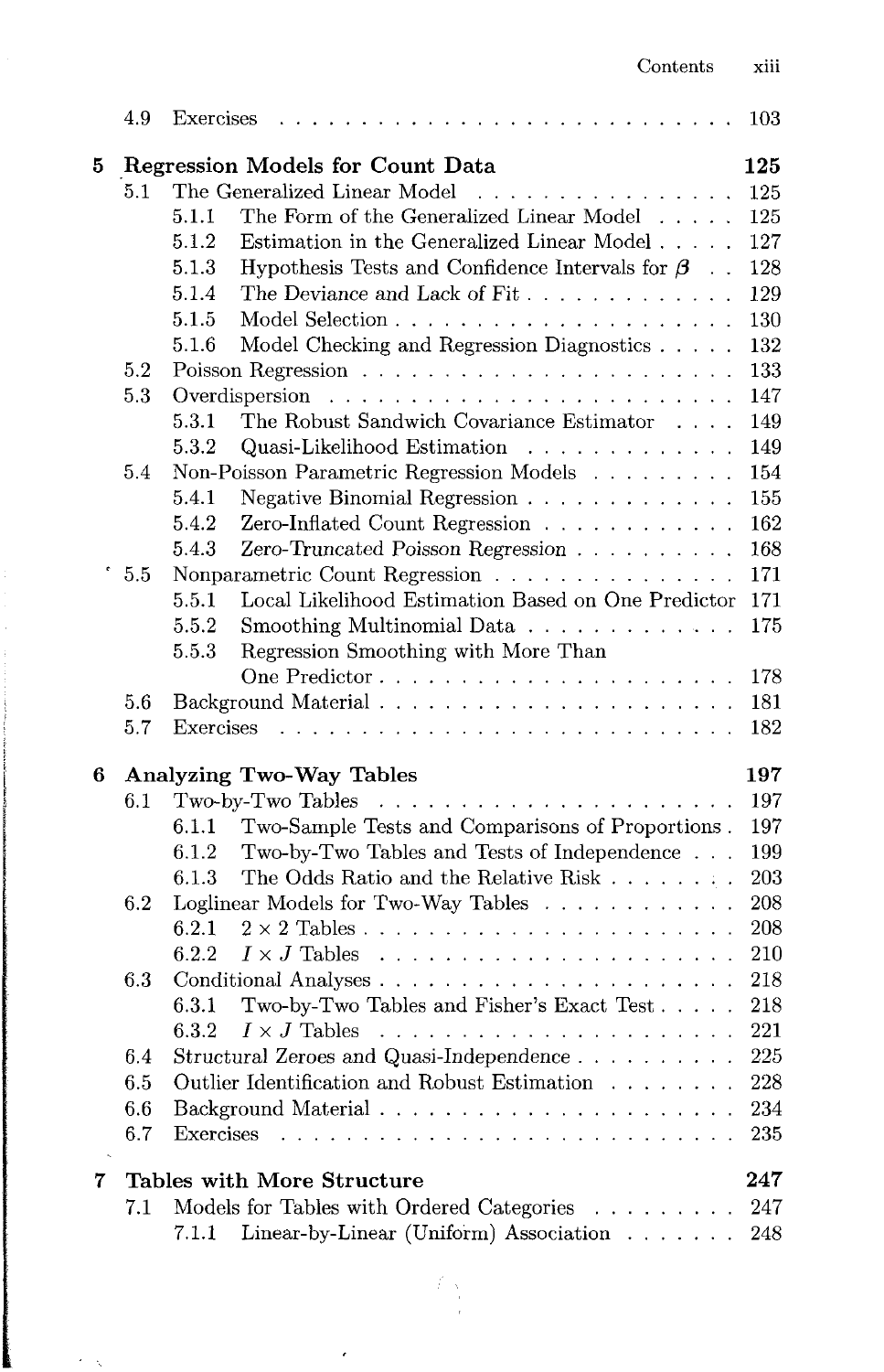$\overline{\phantom{a}}$ 

|   |         | 7.1.2<br>Row, Column, and Row + Column Effects Models.<br>7.1.3<br>A Log-Multiplicative Row and Column                 | 252 |
|---|---------|------------------------------------------------------------------------------------------------------------------------|-----|
|   |         |                                                                                                                        | 261 |
|   |         | 7.1.4<br>Bivariate Discrete Distributions                                                                              | 264 |
|   | 7.2     |                                                                                                                        | 270 |
|   |         | 7.2.1                                                                                                                  | 270 |
|   |         | 7.2.2<br>$Symmetry \ldots \ldots \ldots \ldots \ldots \ldots \ldots$                                                   | 270 |
|   |         | 7.2.3                                                                                                                  | 273 |
|   |         | 7.2.4<br>Tables with Ordered Categories                                                                                | 276 |
|   |         | 7.2.5<br>Matched Pairs Data                                                                                            | 278 |
|   |         | 7.2.6<br>Rater Agreement Tables                                                                                        | 283 |
|   | 7.3     |                                                                                                                        | 289 |
|   | 7.4     |                                                                                                                        | 291 |
|   | 7.5     |                                                                                                                        | 293 |
|   |         |                                                                                                                        |     |
| 8 |         | <b>Multidimensional Contingency Tables</b>                                                                             | 309 |
|   | 8.1     |                                                                                                                        | 309 |
|   |         | 8.1.1                                                                                                                  | 310 |
|   |         | 8.1.2<br>Types of Independence                                                                                         | 314 |
|   |         | 8.1.3<br>Tests of Conditional Association                                                                              | 316 |
|   | 8.2     | Loglinear Models for Three-Dimensional Tables                                                                          | 318 |
|   |         | 8.2.1<br>Hierarchical Loglinear Models                                                                                 | 318 |
|   |         | Association Diagrams, Conditional Independence,<br>8.2.2                                                               |     |
|   |         |                                                                                                                        | 323 |
|   |         | Loglinear Model Fitting for<br>8.2.3                                                                                   |     |
|   |         | Three-Dimensional Tables                                                                                               | 324 |
|   | 8.3     | Models for Tables with Ordered Categories                                                                              | 330 |
|   | 8.4     | Higher-Dimensional Tables                                                                                              | 337 |
|   | 8.5     |                                                                                                                        | 344 |
|   | 8.6     |                                                                                                                        | 347 |
|   | 8.7     |                                                                                                                        | 348 |
|   |         |                                                                                                                        |     |
| 9 |         | <b>Regression Models for Binary Data</b>                                                                               | 365 |
|   | 9.1     | The Logistic Regression Model                                                                                          | 365 |
|   |         | Why Logistic Regression?<br>9.1.1                                                                                      | 365 |
|   |         | Inference for the Logistic Regression Model<br>9.1.2                                                                   | 369 |
|   |         | Model Fit and Model Selection<br>9.1.3                                                                                 | 372 |
|   | 9.2     | Retrospective (Case-Control) Studies                                                                                   | 380 |
|   | $9.3\,$ | Categorical Predictors                                                                                                 | 387 |
|   | 9.4     | <b>Other Link Functions</b><br>.                                                                                       | 393 |
|   |         | Dose Response Modeling and Logistic Regression . $\,$<br>9.4.1                                                         | 393 |
|   |         | 9.4.2                                                                                                                  | 394 |
|   |         | Complementary Log-Log and Log-Log Regression<br>9.4.3                                                                  | 396 |
|   | 9.5     | Overdispersion<br>والمتام المتالم والمتالم والمتالم والمتالة والمتوارث والمراوية والمتالم والمراوية والمتالم والمتالية | 398 |
|   |         | Nonparametric Approaches<br>9.5.1                                                                                      | 398 |

 $\ddot{\phantom{0}}$  $\frac{1}{2}$ 

 $\overline{\mathcal{P}}^{\alpha}$